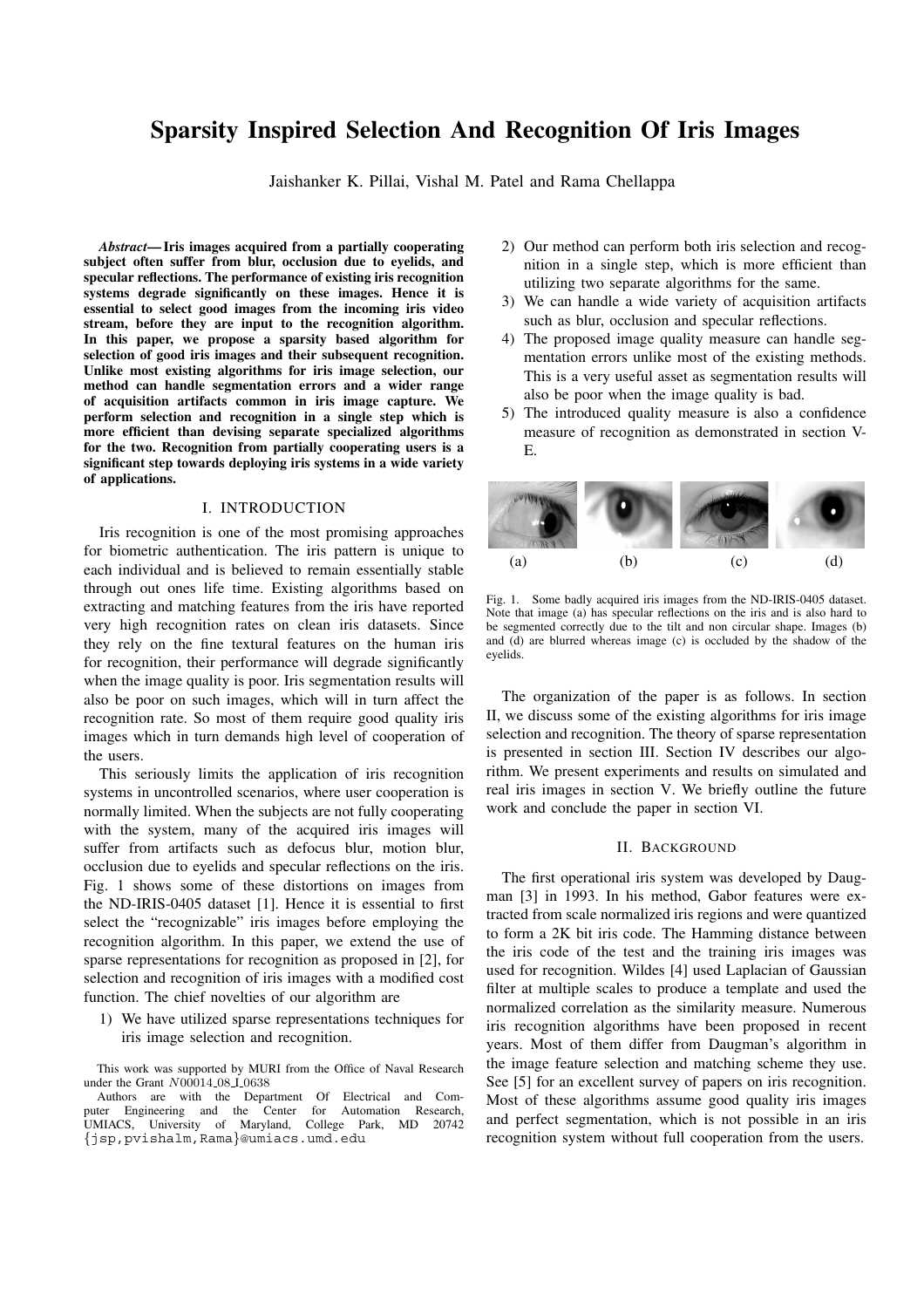Good quality images are essential for biometric systems [6]. Daugman [3] used the energy of the high frequency components as a measure of blur. Proenca and Alexandre [7] trained a neural network to identify common noise degradations in iris images. Zhu *et al.* [8] used the wavelet coefficients to evaluate the quality of the iris images. The Fourier spectra of local iris regions was used by Ma *et al.* to characterize blur and occlusion [9]. Rakshit and Monro used the quality and position of specular reflections for selecting good quality images [10]. A statistical method to detect wide variety of artifacts is presented in [11]. All these methods assume good iris segmentation. But iris segmentation will be equally poor when the image quality is bad. Chen *et al.* [12] proposed image quality estimation without assuming good segmentation. Most of these algorithms are specialized for image selection and so a separate method is required for recognizing iris images with an exception of the Daugman's method. This will be slower and also computationally more demanding. Majority of the methods above use some heuristics to measure iris image quality and hence cannot handle the wide variety of common artifacts possible during iris image acquisition. In contrast, the introduced image quality measure can handle segmentation errors, occlusion, specular reflections and blur. We also perform selection and recognition in a single step.

A parallel area of research aimed at reducing the user co-operation in iris recognition systems is developing less intrusive acquisition systems. One significant work is the "Iris on the Move" project by Matey *et al.* [13], which can capture iris images over a wider volume. Wheeler *et al.* developed a standoff iris recognition system, which can recognize people standing in front and facing the system [14]. Their approach is to "continuously capture iris images and attempt recognition until it succeeds". We believe that using an image selection algorithm like ours will further improve the performance of these systems.

## III. THEORY

In object recognition, given a set of labeled training samples, the task is to identify the class to which a test sample belongs to. In what follows, we propose to use sparse representations of images for recognition of iris images.

## *A. Sparse Representations*

Suppose that we are given  $L$  distinct classes and a set of n training images per class. We identify an  $l \times p$  grayscale image as an N-dimensional vector which can be obtained by stacking its columns. Let  $D_k = [\mathbf{x}_{k1}, ..., \mathbf{x}_{kn}]$  be an  $N \times n$ matrix of training images from the  $k^{th}$  class. Define a new matrix, **D**, as the concatenation of training samples from all the classes as

$$
\mathbf{D} = [\mathbf{D}_1, ..., \mathbf{D}_L] \in \mathbb{R}^{N \times (n.L)} = [\mathbf{x}_{11}, ..., \mathbf{x}_{1n} | \mathbf{x}_{21}, ..., \mathbf{x}_{2n} |...... | \mathbf{x}_{L1}, ..., \mathbf{x}_{Ln}].
$$

We consider an observation vector  $y \in \mathbb{R}^N$  of unknown class as a linear combination of the training vectors as

$$
\mathbf{y} = \sum_{i=1}^{L} \sum_{j=1}^{n} \alpha_{ij} \mathbf{x}_{ij}
$$
 (1)

with coefficients  $\alpha_{ij} \in \mathbb{R}$ . The above equation can be more compactly written as

$$
y = D\alpha, \tag{2}
$$

where

$$
\alpha = [\alpha_{11}, ..., \alpha_{1n} | \alpha_{21}, ..., \alpha_{2n} | ...... | \alpha_{L1}, ..., \alpha_{Ln}]^{T}
$$
 (3)

and  $\cdot^T$  denotes the transposition operation. Here, we make an assumption that given sufficient training samples of the  $k^{th}$  class,  $\mathbf{D}_k$ , any new test image  $\mathbf{y} \in \mathbb{R}^N$  that belongs to the same class will approximately lie in the linear span of the training samples from the class  $k$ . This implies that most of the coefficients not associated with class  $k$  in (3) will be close to zero.

## *B. Sparse Recovery*

In order to represent an observed vector **y**  $\in \mathbb{R}^N$  as a sparse vector  $\alpha$ , one needs to solve the system of linear equations (2). There exists several decomposition methods for obtaining solutions to (2). One such method is known as the Method of Frames (MOF) [15]. Among all the solutions of (2), the MOF picks out the one whose coefficients have minimum  $\ell_2$  norm

$$
\hat{\alpha} = \arg \min_{\alpha' \in \mathbb{R}^N} \| \alpha' \|_2 \quad \text{subject to} \quad \mathbf{y} = \mathbf{D}\alpha'. \tag{4}
$$

The solution to the above problem is given by

$$
\hat{\alpha} = \mathbf{D}^{\dagger} \mathbf{y} = \mathbf{D}^* (\mathbf{D} \mathbf{D}^*)^{-1} \mathbf{y},\tag{5}
$$

where **D**<sup>∗</sup> is the adjoint of **D**. This solution, however, yields a non-sparse vector which may not be informative for the recognition task.

The approach, we take in this paper, is to instead find the sparsest solution to  $y = D\alpha$ . This can be done by solving the following optimization problem

$$
\hat{\alpha} = \arg \min_{\alpha' \in \mathbb{R}^N} \parallel \alpha' \parallel_1 \text{ subject to } \mathbf{y} = \mathbf{D}\alpha', \qquad (6)
$$

where  $\|.\|_1$  denotes the  $\ell_1$  norm. This problem is often known as Basis Pursuit (BP) and can be solved in polynomial time [15]. In the case when noisy observations are given, Basis Pursuit DeNoising (BPDN) can be used to estimate  $\alpha$ 

$$
\hat{\alpha} = \arg \min_{\alpha' \in \mathbb{R}^N} \parallel \alpha' \parallel_1 \quad \text{subject to} \quad \|\mathbf{y} - \mathbf{D}\alpha'\| \le \varepsilon, \quad (7)
$$

where we have assumed the observation are of the form  $\mathbf{y} = \mathbf{D}\alpha + \eta$  with  $\|\eta\|_2 \leq \varepsilon$ .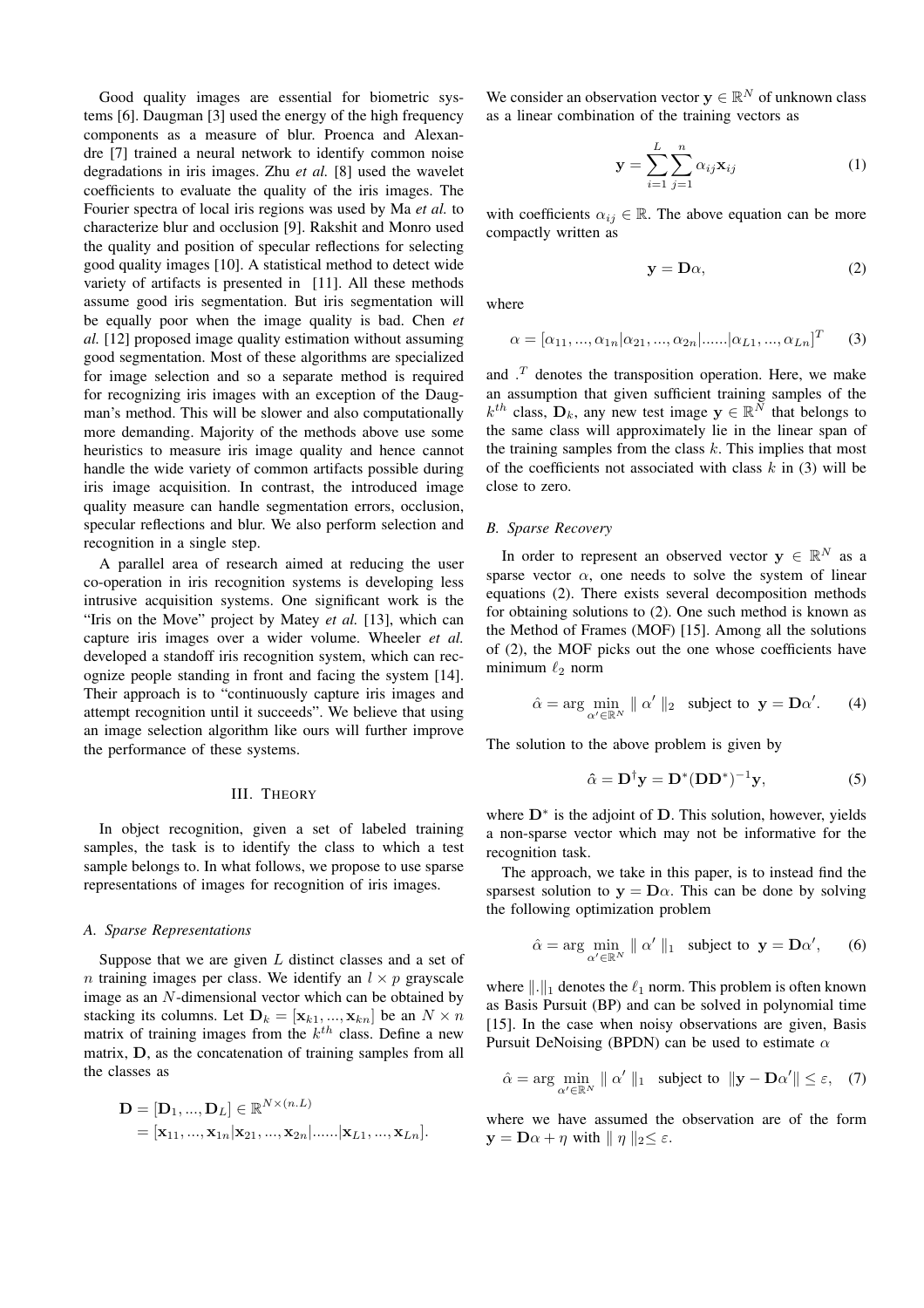## *C. Sparse Recognition*

Given an observation vector **y** from one of the L classes in the training set, we compute its coefficients  $\hat{\alpha}$  by solving either (6) or (7). We perform classification based on the fact that high values of the coefficients  $\hat{\alpha}$  will be associated with the columns of **D** from a single class. We do this by comparing how well the different parts of the estimated coefficients,  $\hat{\alpha}$ , represent **y**. The minimum of the representation error or the residual error is then used to identify the correct class. The residual error of class  $k$  is calculated by keeping the coefficients associated with that class and setting the coefficients not associated with class  $k$  to zero. This can be done by introducing a characteristic function,  $\Pi_k$ , that selects the coefficients associated with the  $k^{th}$  class as follows

$$
r_k(\mathbf{y}) = \|\mathbf{y} - \mathbf{D}\Pi_k(\hat{\alpha})\|_2.
$$
 (8)

The class, d, that is associated to an observed vector, is then declared as the one that produces the smallest approximation error

$$
d = \arg\min_{k} r_k(\mathbf{y}).\tag{9}
$$

We now summarize our algorithm as follows:

Given a matrix of training samples  $\mathbf{D} \in \mathbb{R}^{N \times (n.L)}$  for L classes and a test sample  $y \in \mathbb{R}^N$ :

- 1) Solve the BP (6) or BPDN (7) problem.
- 2) Compute the residual using (8).
- 3) Identify **y** using (9).

Instead of minimizing either  $(6)$  or  $(7)$  as done in  $[2]$ , we minimize the following modified BPDN problem

$$
\hat{\alpha} = \arg \min_{\alpha' \in \mathbb{R}^N} \parallel \mathbf{z} \parallel_1 \text{ subject to } \Vert \mathbf{y} - \mathbf{D}\alpha' \Vert \leq \varepsilon, \quad (10)
$$

where  $\mathbf{z} = [z_1, ..., z_L] \in \mathbb{R}^L$  and  $z_k = || \prod_k(\alpha') ||_2$ . By<br>minimizing the I 1 norm of z we enforce the training vectors minimizing the L1 norm of **z**, we enforce the training vectors of the same class to have high coefficients, thereby producing sparser vectors in contrast to the method proposed in [2].

## *D. Image quality measure*

For classification, it is important to be able to detect and then reject invalid test samples. To decide whether a given test sample is a valid sample or not, the notion of Sparsity Concentration Index (SCI) was proposed in [2]. The SCI of a coefficient vector  $\alpha \in \mathbb{R}^{(L.n)}$  is defined as

$$
SCI(\alpha) = \frac{\frac{L \cdot \max \|\Pi_i(\alpha)\|_1}{\|\alpha\|_1} - 1}{L - 1}.
$$
 (11)

SCI takes values between 0 and 1. SCI values close to 1 correspond to the fact that the test image can be approximately represented by using only images from a single class. If  $SCI = 0$  then the coefficients are spread evenly over all classes. A threshold can be chosen such that it rejects outliers. For instance, a test image can be rejected if  $SCI(\hat{\alpha}) < \lambda$  and otherwise accepted as valid, where  $\lambda$  is some chosen threshold between 0 and 1.

# IV. IRIS SELECTION AND RECOGNITION

In this section, we describe various steps of our algorithm. The iris image is first segmented using Hough Transforms [16]. In order to retain realistic segmentation errors possible in a practical scenario, we have avoided manual segmentation of the wrongly segmented images. From the segmented iris image, a  $20 \times 240$  iris template is formed by sampling. The Gabor features of the template of the training images are used to populate the **D** matrix in section III-C. Note that our algorithm is independent of the features used and one can combine easily multiple features to improve the performance. Corresponding to each test image, the **y** vector is formed from the iris template in the same manner. In our approach, we employed a highly efficient algorithm that is suitable for large scale applications known as the *Spectral Projected Gradient* (SPGL1) algorithm [17] to obtain the sparse representation. From the representation, the SCI is computed using equation (11) and is compared to a predefined threshold to remove the poor quality images. The block diagram of our method is given in Fig. 2.

To speed up our algorithm, we have performed recognition separately for different sectors of the iris and combined the individual results by voting. This can be done in parallel and also makes our algorithm robust to occlusions and specular reflections.



Fig. 2. Block diagram of the proposed method.

## V. EXPERIMENTS AND RESULTS

In the following subsections, we present image selection and recognition results on simulated data as well as on real images from the ND-IRIS-0405 dataset [1]. It is a superset of the ICE2005 and ICE2006 iris datasets. It contains about 65,000 iris images belonging to 356 persons, with a wide variety of distortions, facilitating the testing and performance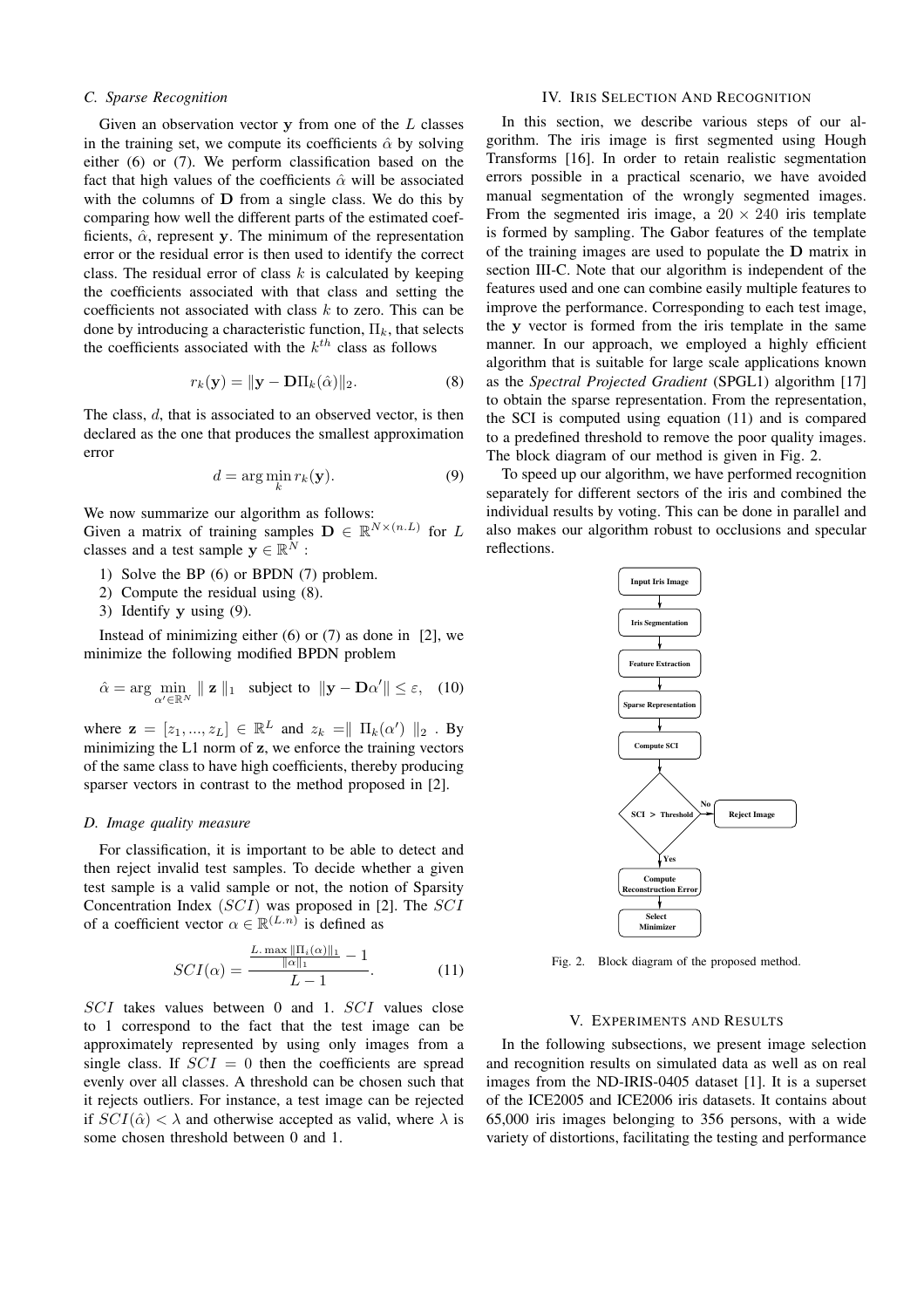evaluation of our algorithm. To illustrate the robustness of our algorithm to occlusion due to eyelids and eyelashes, we perform only a simple iris segmentation scheme detecting just the pupil and iris boundaries and not the segmentation of the eyelids and eye lashes. We use the publically available code of Masek *et al.* [16] for detecting these boundaries.

# *A. Variation of SCI with common distortions during image acquisition*

Some of the common distortions possible during iris image acquisition are blurring due to defocus and movement of the subject, occlusion due to eye lids and specular reflections. There can also be errors in iris segmentation. To study the variation in SCI in the presence of these distortions, we simulate them on the clean iris images from the ND dataset. We selected the clean iris images of the left eye of eighty persons. Ten such images per person formed the gallery and distortions were simulated on the remaining images, which formed the probes. We consider seven different levels of distortion for each case, with level one indicating no distortion and level seven indicating maximum distortion.

Fig. 3 shows some of the simulated images from the ND dataset. The first column includes images with distortion level one (no distortion). The middle column contains images with distortion level three (moderate distortions). The right most column contain images with distortion level five (high distortion). The first row contains images with blur while the second contains images with occlusion. Images with simulated segmentation error and specular reflections are shown in the third and fourth rows respectively.

Fig. 4 illustrates the variation of SCI with the common acquisition distortions. It can be observed that good images have high SCI values whereas the ones with distortion have lower SCI values. So by suitably thresholding the SCI value of the test image, we can remove the bad images before the recognition stage. Observe that the relatively lower decrease in SCI with occlusion and specular reflection explains the increased robustness attained by our algorithm through separate recognition and voting described in section IV.

#### *B. Image Selection Results on the ND Dataset*

In this section, we illustrate the performance of our image selection algorithm on the images from the ND dataset. We selected 80 persons having sufficiently large number of iris images with different distortions like blur, occlusion and segmentation errors. Fifteen clean images per person were hand picked which formed the gallery. Upto fifteen images with blur, occlusion and segmentation errors were also selected. As mentioned above, we perform just a simple segmentation scheme, retaining possible occlusion due to eyelids and eyelashes in the iris vector. The Gabor features of the iris vector are computed and are input to our algorithm.

Fig. 5(a) shows the Receiver Operator Characteristics(ROC) of our algorithm (black), compared to the publically available iris recognition system of Masek *et al.* [16] (red), when the probe images are blurred. Since the data has occlusion, for a fair comparison, we modified his algorithm,



Fig. 3. Simulated Distortions on the images from the ND dataset. The detected pupil and iris boundaries are indicated as red circles.



Fig. 4. Plot of the variation in SCI values with common distortions in iris image acquisition. Red(Blur), Green(Specular Reflections), Blue (Segmentation Errors) and Cyan(Occlusion due to eyelids). Note that the SCI falls monotonically with deterioration in the iris images.

recognizing the different sectors of the iris separately and fusing the results through voting. Note that our ROC curve is significantly sharper than that of the Masek's recognition system indicating superior performance.

The effect of occlusion in iris images due to eye lids, eye lashes and specular reflections are illustrated in Fig. 5(b). Images with occlusion were obtained for each of the eighty classes under consideration and were used as probes. The ROC curve of our algorithm is shown in black and that of Masek's system is shown in red. Note that our method gives a higher verification rate when compared to the Masek's implementation for each false positive rate.

To study the effects of segmentation error, the gallery images were verified to be well segmented. Upto fifteen images with segmentation errors were chosen for each person under consideration, which formed the probes. Fig. 5(c) shows the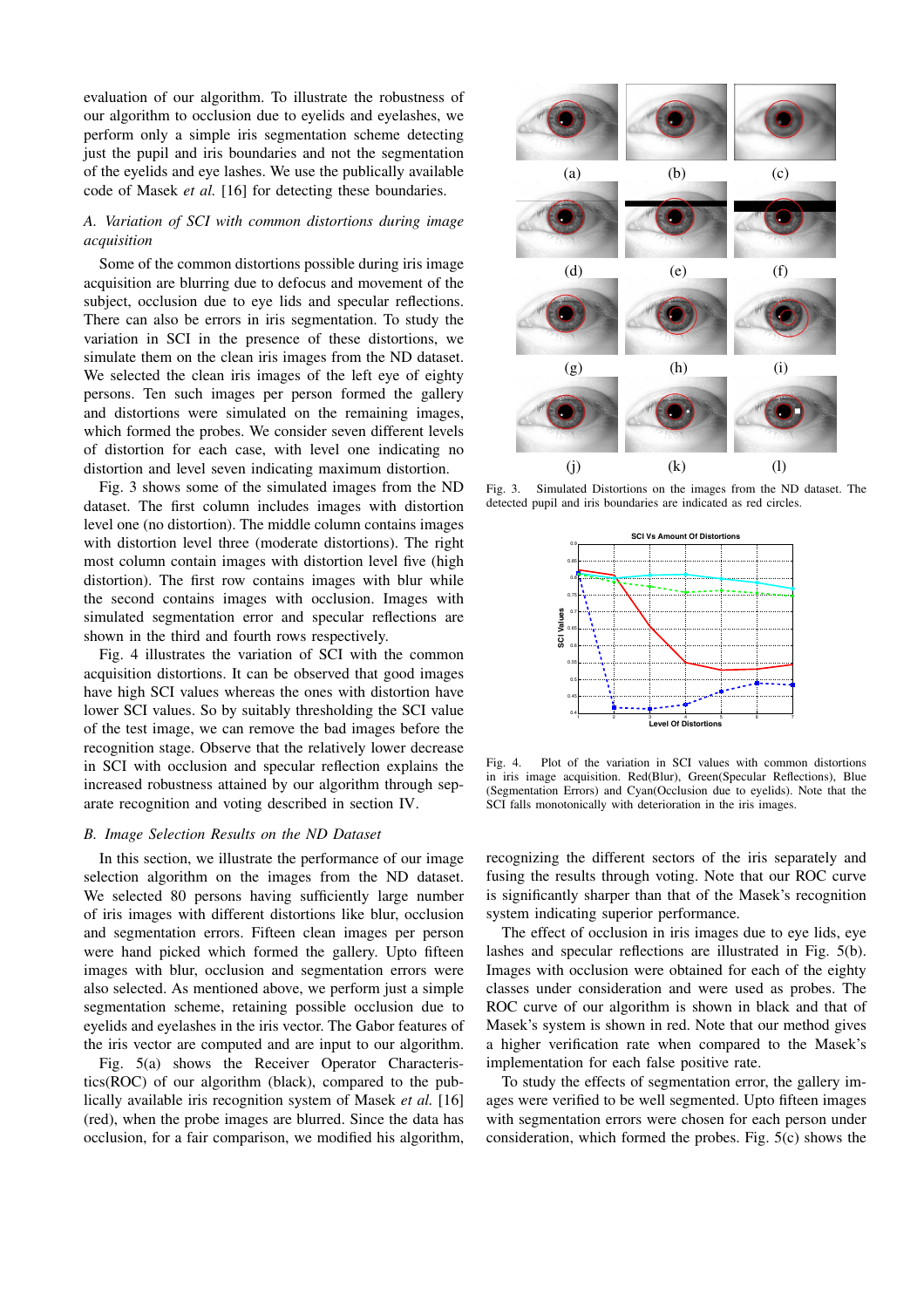ROC curves of our method (black) and the Masek's one (red) in case of wrongly segmented images. Again using our image selection algorithm improves the performance of the system even with wrongly segmented images, an asset which many of the existing quality estimation methods lack.



Fig. 5. Comparison of the ROC curves for our algorithm (Sparsity Based) and publically available algorithm of Masek (Hamming Distance Based) using clean iris images in the gallery and probe images containing (a) Blurring (b) Occlusions and (c) Segmentation Errors.

## *C. Recognition Results On Images From The ND Dataset*

In this section, we first illustrate the performance of our recognition algorithm on clean images from the ND dataset. As explained before, eighty subjects were selected from the dataset. Fifteen clean images of the left iris were hand picked for each person. Out of these fifteen images per person, twelve were randomly selected to form the gallery and the remaining three images per person were used as probe. Since the dataset is clean, we avoided the image selection stage and directly applied our iris recognition algorithm. This enables us to evaluate the recognition performance of our algorithm separately. We compare our algorithm to a nearest neighbour based recognition algorithm(NN) on the Gabor features and Masek's implementation. Since we use tough segmentation conditions retaining the eye lids and eye lashes in the iris vector, direct application of NN and Masek's method gave poor results. For fair comparison, we divided the iris images into different sectors, obtained the results using these methods separately on each sectors and combined the results by voting. We obtained a recognition rate of 99.17% when compared to 98.33% for the NN and 97.5% for the Masek's method.

To evaluate the recognition performance of our algorithm on poorly acquired images, we hand picked images with blur, occlusion and segmentation errors as explained in the previous section. 15 clean images per person were used to form the gallery. Probes containing each type of distortion were separately applied to the algorithm and the recognition rates are reported in Table. I. An SCI threshold of .7 was used in these experiments. In Fig. 6, we display the iris

TABLE I RECOGNITION RATE ON ND DATASET

| Image Quality | NΝ    | Masek's Implementation | Our Method |
|---------------|-------|------------------------|------------|
| Good          | 98.33 | 97.5                   | 99.17      |
| Blured        | 95.42 | 96.01                  | 96.28      |
| Occluded      | 85.03 | 89.54                  | 90.30      |
| Seg. Error    | 78.57 | 82.09                  | 91.36      |

images having the least SCI value for the blur, occlusion and segmentation error experiments performed on the real iris images in the ND dataset as mentioned above. As can be observed, the low SCI images suffer from high amounts of distortion.



Fig. 6. Iris images with low SCI values in the ND dataset. Note that the images in (a), (b) and (c) suffer from high amounts of blur, occlusion and segmentation errors respectively .

## *D. Effect of the number of training images on performance*

In this section, we study the effect of the number of training images on recognition rate of our algorithm. We vary the number of training images from one per class to twelve per class on the ND dataset. The testing images consisting of three iris images per person are used to test each of these cases. The variation of recognition rate obtained is plotted in Fig. 7. The more the number of training images, the better the recognition rate becomes. This is hardly surprising as our assumption that the training images span the space of testing images becomes more valid as the number of training images increases. In unconstrained iris recognition systems which we are interested in, this is not a bottle neck as we can get large number of iris images from the incoming iris video. So one can expect to have sufficiently high training images, even after removing the bad ones by our image selection algorithm.

## *E. SCI as a measure of confidence in Recognition*

We have empirically observed that higher the SCI value for the test image, higher the probability that it is correctly classified. This is illustrated in Fig. 8. This observation is expected as high SCI means that the reconstructed vector will be sparse. If the training images span the space of possible